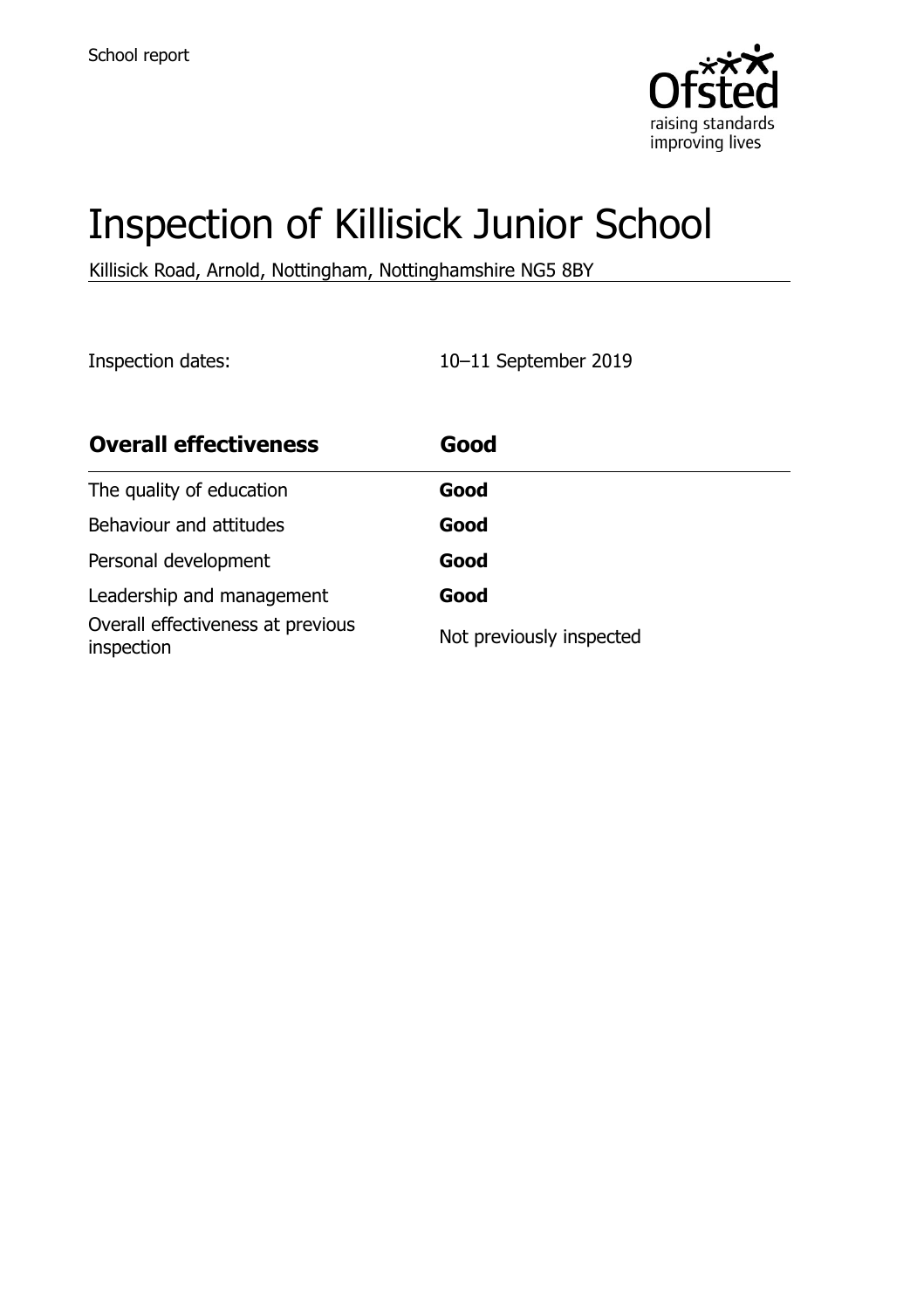

## **What is it like to attend this school?**

Parents and carers and pupils told us that Killisick has improved. A typical comment was, 'Since the headteacher started, the school has been completely transformed. Children feel cared for, behaviour has improved and there is a sense of community.'

Most pupils enjoy school. They like the clubs and activities that are available. Many pupils told us how much they enjoy learning in class and in assemblies. Pupils also said that they feel proud to have responsibilities and to be able to help others.

A new approach to managing pupils' behaviour is working very well. Behaviour has improved, although some pupils need reminding to follow instructions. Pupils told us that bullying was very rare but that if it occurred, it was always dealt with.

Pupils know that staff, their friends and the 'behaviour buddies' will help them if they have concerns. Pupils enjoy their breaktimes because they have so many activities to keep them busy.

Killisick is a happy school. We found it to be an ambitious, thriving family, where everybody works hard and pupils are well prepared for the future.

#### **What does the school do well and what does it need to do better?**

Leaders have improved the quality of education provided for pupils. They have made reading a focus of the school's work. The library has interesting books and is popular with pupils. Staff teach pupils the skills to read accurately. Teachers help pupils who fall behind in their reading to catch up. The pupils who read to inspectors were able to tackle unknown words.

Most subject plans are clearly structured. In reading, mathematics and history, teachers follow detailed plans that develop pupils' knowledge and skills in a clear sequence. In these subjects, pupils achieve well. Plans for some subjects are less developed. For example, plans in art, music and modern foreign languages do not set out how each theme will develop pupils' knowledge. However, it is clear from the actions that leaders have already taken that they are in the process of improving these plans. When teachers followed well-structured plans, pupils remember more. For example, pupils were more confident when discussing what they had learned about the second world war than when discussing collage.

Teachers adapt the curriculum well for pupils with special educational needs and/or disabilities (SEND). Staff understand pupils' needs and provide good support. Pupils with SEND flourish.

Behaviour has improved. However, not all staff mange pupils' behaviour well. Some pupils cause minor disruption for other pupils. Leaders have prioritised pupils' personal development. Pupils told us that they feel valued and included. They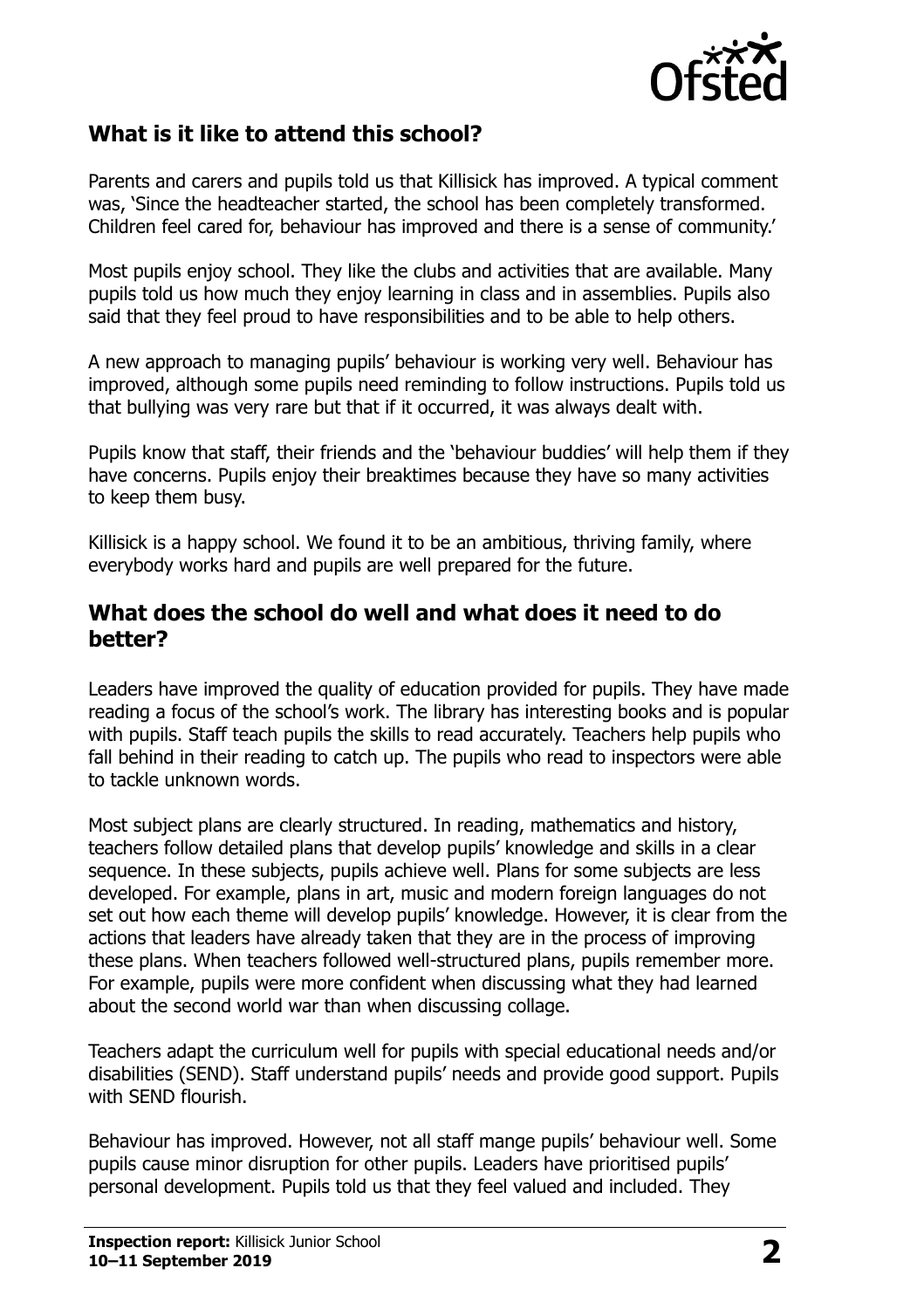

understand about democracy and know that following the rule of law is part of being a good citizen in modern Britain.

The headteacher has improved communication with families. This was evident during the celebration assembly held during the inspection. Several parents commented on this, saying, 'The school is very welcoming to parents and children.'

The Flying High Trust and school governors fulfil their roles effectively. The trust has helped to improve the school. For example, they have appointed capable, experienced leaders who have focused on getting the basics right, so that the school can thrive.

The teaching and support staff are a harmonious team. Feedback was very positive in the staff survey about the level of engagement from leaders and the sensible approach taken to workload.

## **Safeguarding**

The arrangements for safeguarding are effective.

Leaders have ensured that systems to safeguard pupils are robust and comprehensive. Staff are well trained and know how to respond to concerns about pupils' care and welfare. Staff know pupils well and take their welfare very seriously. Staff give visitors clear guidance about the school's expectations to ensure that pupils are safe. Designated safeguarding leaders work effectively with external agencies and maintain accurate records so that nothing is missed.

Pupils understand how to stay safe online.

## **What does the school need to do to improve?**

## **(Information for the school and appropriate authority)**

- Curriculum design, in some subjects, is in its early stages. Pupils do not achieve as well as they should in all subjects. Leaders should ensure that more rigour is applied in foundation subject planning, so that all curriculum areas are coherent and well sequenced to build on pupils' knowledge so that they know and remember more.
- Leaders need to ensure that the behaviour policy is applied consistently by all staff, so that the behaviour of a small proportion of pupils does not disrupt the learning of others.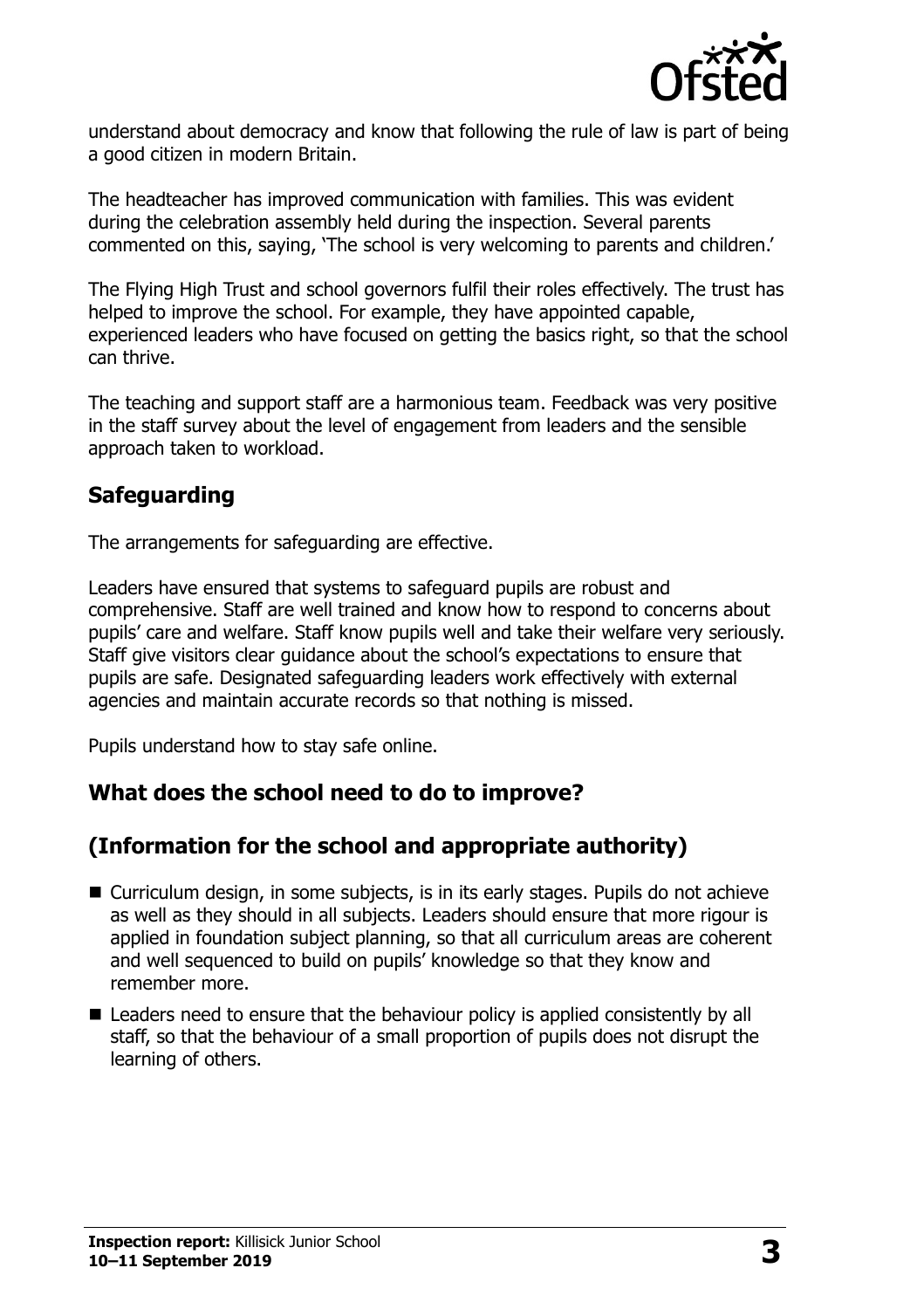

### **How can I feed back my views?**

You can use [Ofsted Parent View](http://parentview.ofsted.gov.uk/) to give Ofsted your opinion on your child's school, or to find out what other parents and carers think. We use Ofsted Parent View information when deciding which schools to inspect, when to inspect them and as part of their inspection.

The Department for Education has further [guidance](http://www.gov.uk/complain-about-school) on how to complain about a school.

If you're not happy with the inspection or the report, you can [complain to Ofsted.](http://www.gov.uk/complain-ofsted-report)

#### **Further information**

You can search for [published performance information](http://www.compare-school-performance.service.gov.uk/) about the school.

In the report, '[disadvantaged pupils](http://www.gov.uk/guidance/pupil-premium-information-for-schools-and-alternative-provision-settings)' refers to those pupils who attract government pupil premium funding: pupils claiming free school meals at any point in the last six years and pupils in care or who left care through adoption or another formal route.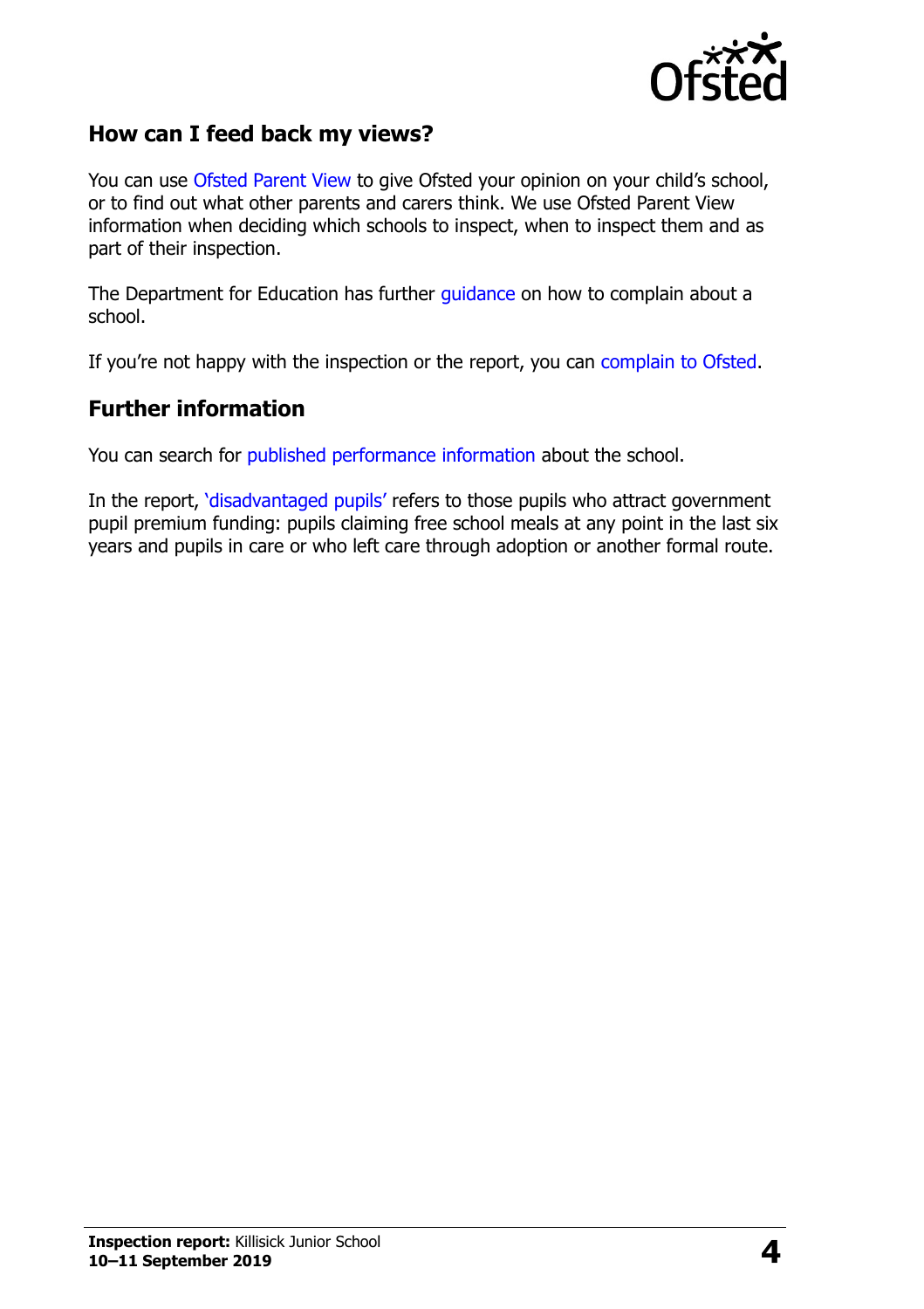

## **School details**

| Unique reference number             | 143470                         |
|-------------------------------------|--------------------------------|
| <b>Local authority</b>              | Nottinghamshire County Council |
| <b>Inspection number</b>            | 10110020                       |
| <b>Type of school</b>               | <b>Junior</b>                  |
| <b>School category</b>              | Academy converter              |
| Age range of pupils                 | 7 to 11                        |
| <b>Gender of pupils</b>             | Mixed                          |
| Number of pupils on the school roll | 208                            |
| <b>Appropriate authority</b>        | Board of trustees              |
| <b>Chair of trust</b>               | Neil Robinson                  |
| <b>Headteacher</b>                  | <b>Lindsay Clark</b>           |
| Website                             | www.killisick.notts.sch.uk     |
| Date of previous inspection         | Not previously inspected       |

## **Information about this school**

- The predecessor school was inspected in February 2015, and it received a monitoring visit in May 2015.
- This is a new school and it was registered in November 2016. This is the first inspection since the school joined the Flying High Trust, a multi-academy trust.

# **Information about this inspection**

We carried out this inspection under section 5 of the Education Act 2005.

- During this inspection, we held meetings with senior and middle leaders. We met with trustees and two governors, including the chair of the governing body. We met with the chief executive officer of the multi-academy trust and several trust leaders.
- Reading, mathematics, history and art were considered in depth as part of this inspection. We visited lessons and looked at pupils' work. We spoke to pupils in lessons and met with a sample of pupils from all year groups. We listened to pupils read.
- We looked at attendance information provided by the school. We looked at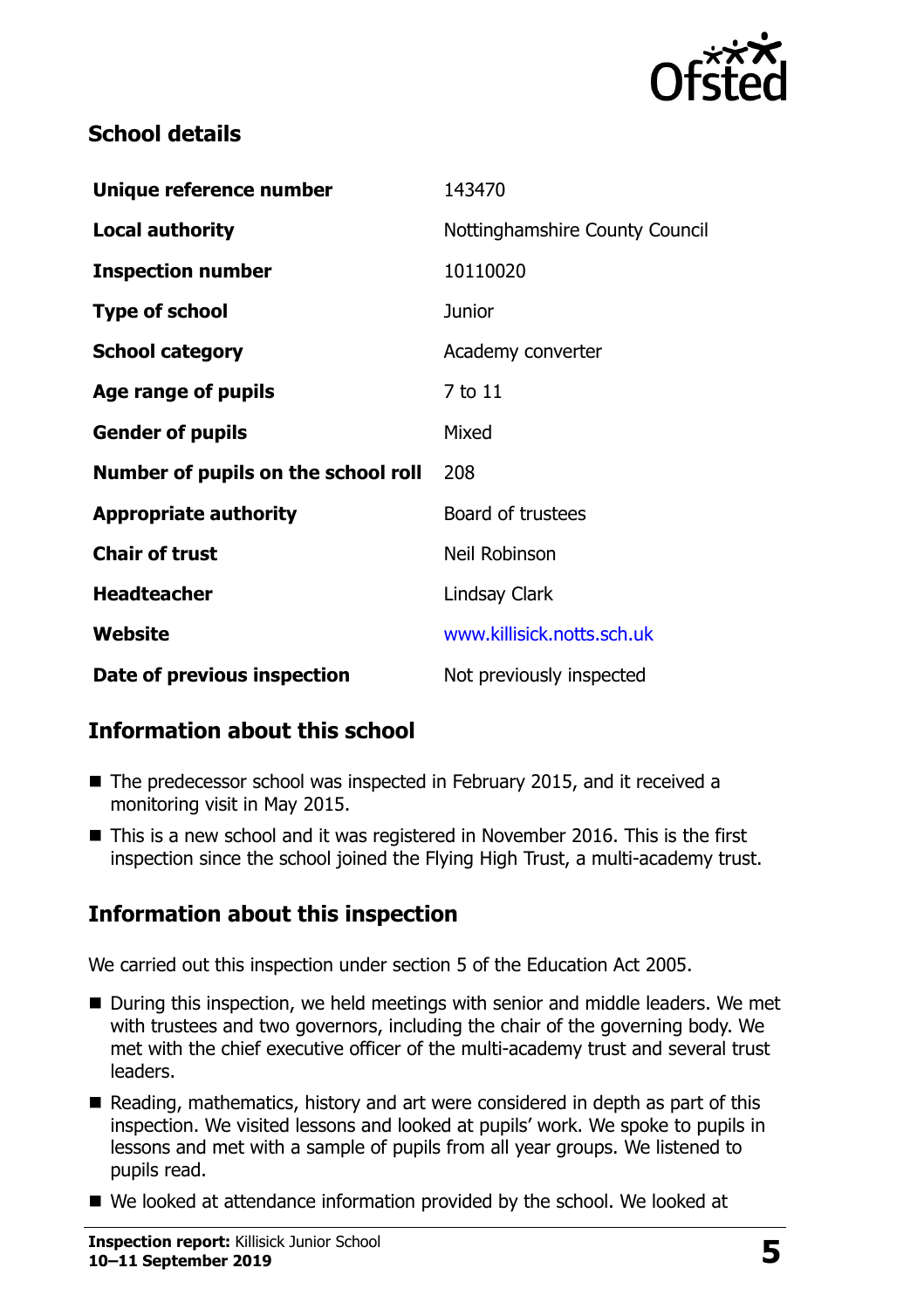

records and documentation relating to safeguarding. We checked the school's website and considered the views of 28 parents from Parent View, the online survey. We also considered the responses to the questionnaires for pupils and staff.

#### **Inspection team**

Damien Turrell, lead inspector **Ofsted Inspector** 

Caroline Evans **Caroline Evans Caroline Evans**